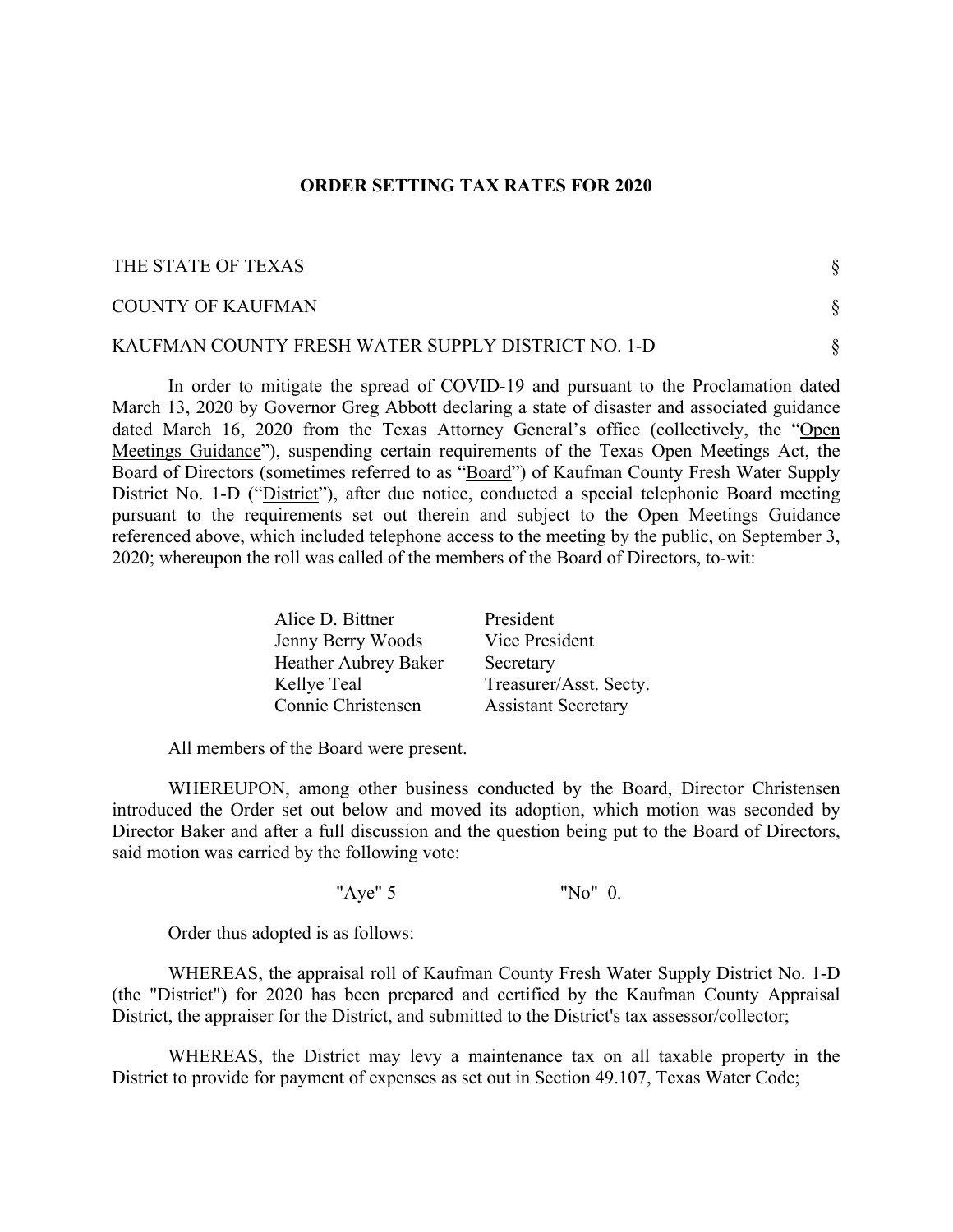## NOW THEREFORE, BE IT ORDERED BY THE BOARD OF DIRECTORS OF KAUFMAN COUNTY FRESH WATER SUPPLY DISTRICT NO. 1-D THAT:

Section 1. There is hereby levied an ad valorem tax of \$0.15 on each \$100.00 of taxable property within the District in order to provide funds for maintenance and operating purposes;

Section 2. There is hereby levied an ad valorem tax of \$0.85 on each \$100.00 of taxable property within the District in order to provide for payment of principal and interest and associated obligations on the District's outstanding bonds;

Section 3. The total tax rate for 2020 is \$1.00 on each \$100 of taxable property within the District. All taxes collected pursuant to this levy, after paying costs of levying, assessing, and collecting same, shall be used for paying costs of proper services, engineering and legal fees, and administrative expenses of the District, and for paying principal of an interest on bonds, or other lawfully authorized evidences of indebtedness issued or assumed by the District.

Section 4. The Kaufman County Appraisal District, the District's Tax Collector, is hereby authorized to assess and collect the taxes of the District employing the above tax rate.

Section 5. The taxes levied hereby are due presently and shall be delinquent if not paid by January 31, 2021.

Section 6. This Order Setting Tax Rates shall be effective from and after its adoption.

Section 7. The President or Vice President is authorized to execute, and the Secretary or any Assistant Secretary to attest, this order on behalf of the Board of Directors.

*[Remainder of the page left blank intentionally]*